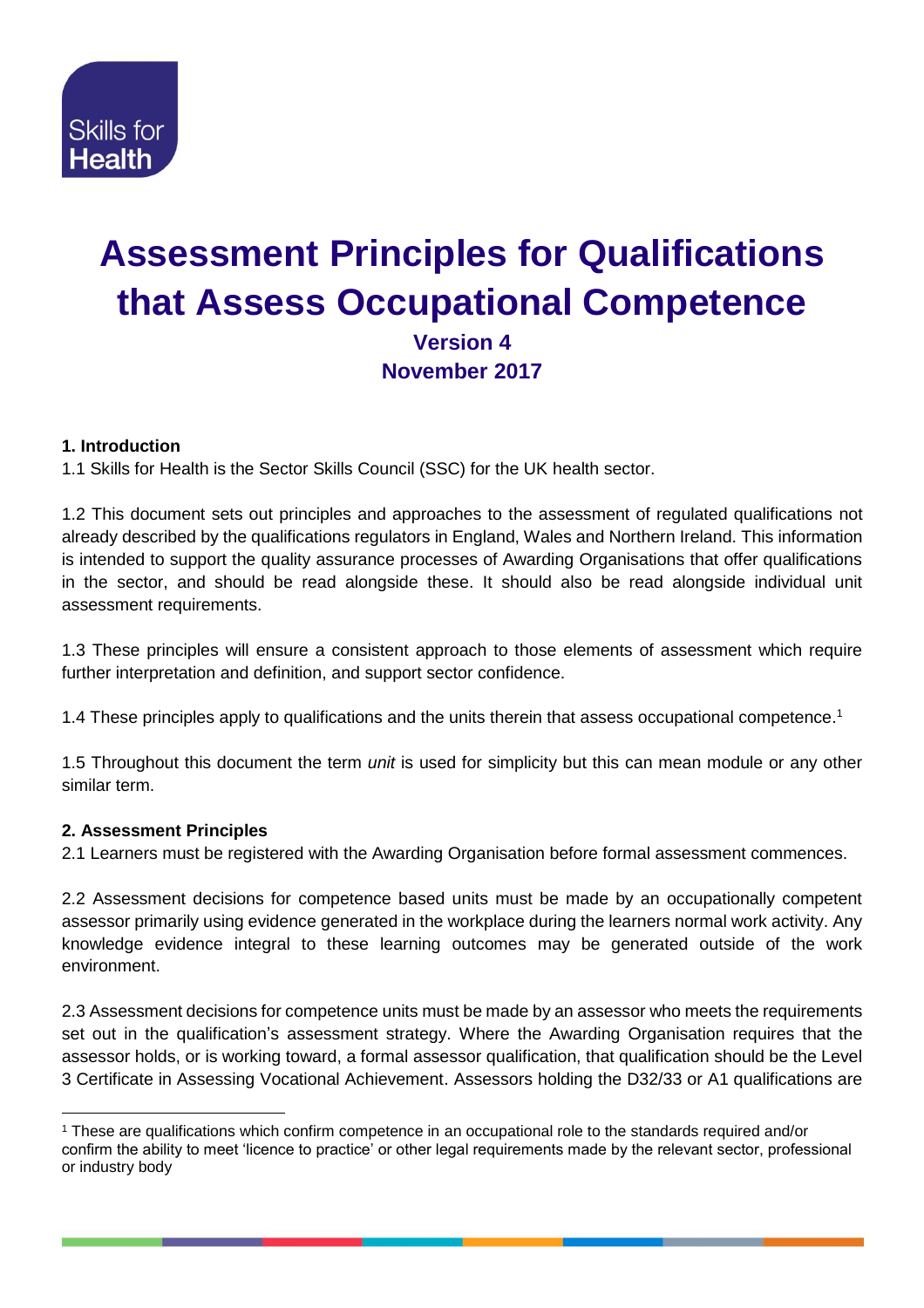

not required to re-qualify. Where an Awarding Organisation does not expect the assessor to hold or be working toward a formal qualification we would expect that Awarding Organisation to ensure that the assessor meets the same standards of assessment practice as set out in the Learning and Development National Occupational Standard 09 Assess learner achievement.

2.4 Competence based units must include direct observation<sup>2</sup> in the workplace as the primary source of evidence.

2.5 Simulation may only be utilised as an assessment method for learning outcomes that start with 'be able to' where this is specified in the assessment requirements of the unit. The use of simulation should be restricted to obtaining evidence where the evidence cannot be generated through normal work activity. Where this may be the case the use of simulation in the unit assessment strategy will be agreed with Skills for Health.

2.6 Expert witnesses can be used for direct observation where they have occupational expertise for specialist areas or the observation is of a particularly sensitive nature. The use of expert witnesses should be determined and agreed by the assessor.

2.7 Assessment decisions for knowledge only units must be made by an assessor qualified to make the assessment decisions as defined in the unit assessment strategy.

#### **3. Internal Quality Assurance**

-

3.1 Internal quality assurance is key to ensuring that the assessment of evidence for units is of a consistent and appropriate quality. Those carrying out internal quality assurance must be occupationally knowledgeable in the area they are assuring and be qualified to make quality assurance decisions.

3.2 Skills for Health would expect that where the Awarding Organisation requires those responsible for internal quality assurance to hold formal internal quality assurance qualifications that these would be the Level 4 Award in the Internal Quality Assurance of Assessment Processes and Practice or the Level 4 Certificate in Leading the Internal Quality Assurance of Assessment Processes and Practice, as appropriate depending on the role of the individual. Those responsible for internal quality assurance holding the D34 or V1 qualifications are not required to re-qualify. Where an Awarding Organisation does not expect those responsible for internal quality assurance to hold or be working toward a formal internal quality assurance qualification we would expect that Awarding Organisation to ensure that those responsible for internal quality assurance meet the standard of practice set out in the Learning and Development National Occupational Standard 11 Internally monitor and maintain the quality of assessment.

<sup>&</sup>lt;sup>2</sup> Direct observation is face to face observation and must take place in the learner's workplace